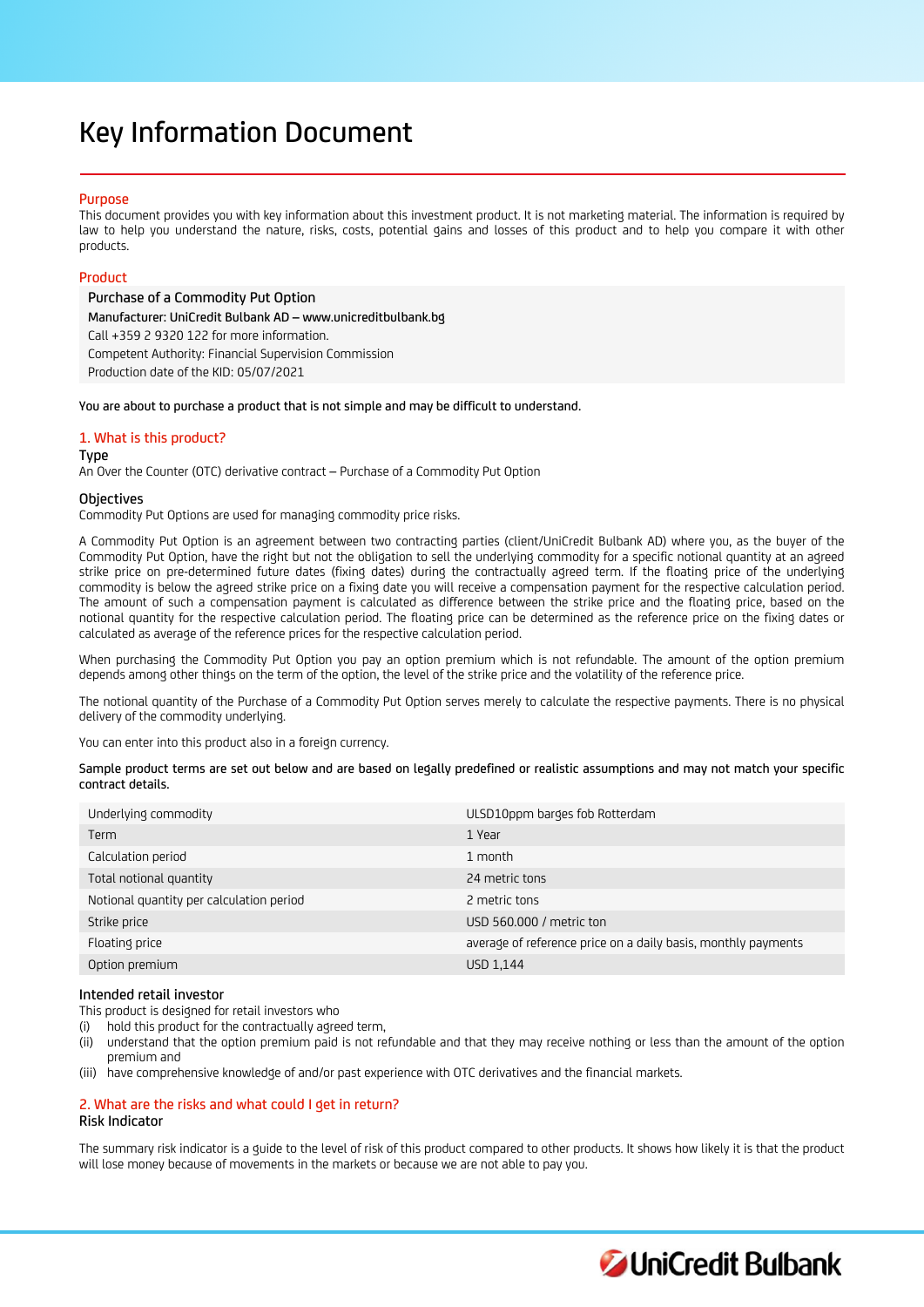We have classified this product as 7 out of 7, which is the highest risk class.



Be aware of currency risk. You may pay and/or receive payments in a different currency, so the final return you will get depends on the exchange rate between the two currencies. This risk is not considered in the indicator shown above.

This product does not include any protection from future market performance so you could incur significant losses.

#### Performance Scenarios

Market developments in the future cannot be accurately predicted. The scenarios shown are only an indication of some of the possible outcomes based on recent returns. Actual returns could be lower.

#### Notional quantity 24 metric tons

| <b>Scenarios</b>      |                                            | 1 Year<br>(Recommended<br>holding period) |
|-----------------------|--------------------------------------------|-------------------------------------------|
| Stress scenario       | What you might get back or pay after costs | USD -1,144                                |
|                       | Average return/loss each year              | $-7.86%$                                  |
| Unfavourable scenario | What you might get back or pay after costs | USD -1,144                                |
|                       | Average return/loss each year              | $-7.86%$                                  |
| Moderate scenario     | What you might get back or pay after costs | <b>USD -988</b>                           |
|                       | Average return/loss each year              | $-6.79%$                                  |
| Favourable scenario   | What you might get back or pay after costs | <b>USD 1,163</b>                          |
|                       | Average return/loss each year              | 7.99 %                                    |

This table shows the money you could get back or pay over the next 1 Year, under different scenarios, assuming a notional quantity of 24 metric tons. The scenarios shown illustrate how your investment could perform. You can compare them with scenarios of other products.

The scenarios presented are an estimate of future performance based on evidence from the past on how the value of this investment varies, and are not an exact indicator. What you get or pay will vary depending on how the market performs and how long you keep the product.

The stress scenario shows what you might get back or pay in extreme market circumstances, and it does not take into account the situation where we are not able to pay you.

The figures shown include all the costs of the product itself, but may not include all the costs that you pay to distributor. The figures do not take into account your personal tax situation, which may also affect how much you get back or pay.

#### 3. What happens if UniCredit Bulbank AD is unable to pay out?

Counterparties of derivative transactions are exposed to the risk that UniCredit Bulbank AD becomes unable to discharge its obligations under the transaction, for example in the case of an insolvency (inability to pay or overindebtedness) or in the case resolution measures are taken by an authority against the credit institution. Such a decision to take resolution measures can, for example, be taken if the assets of the institution are less than its liabilities, where it is unable or will, in the near future, be unable to pay its debts or other liabilities as they fall due, or where it requires extraordinary public financial support. Where resolution measures are taken, the competent resolution authority can decide on an early termination of the derivative transaction. In the case such early termination results in a claim of the counterparty against the credit institution, the decision of the resolution authority can lead to a partial or complete reduction of the principal amount of this claim or in a conversion of this claim in to equity (shares or other types of equity).

If UniCredit Bulbank AD does not fulfil its obligations connected with the product or is unable to pay, you can lose part of or the full payout or can suffer an unlimited loss. This product is not protected by any deposit guarantee scheme, legal or otherwise, or any other type of guarantee.

#### 4. What are the costs?

The Reduction in Yield (RIY) shows what impact the total costs you pay will have on the performance of the product. The total costs take into account one-off, ongoing and incidental costs.

The amounts shown here are the cumulative costs of the product itself for the recommended holding period. The figures assume a notional quantity of 24 metric tons. The figures are estimates and may change in the future.